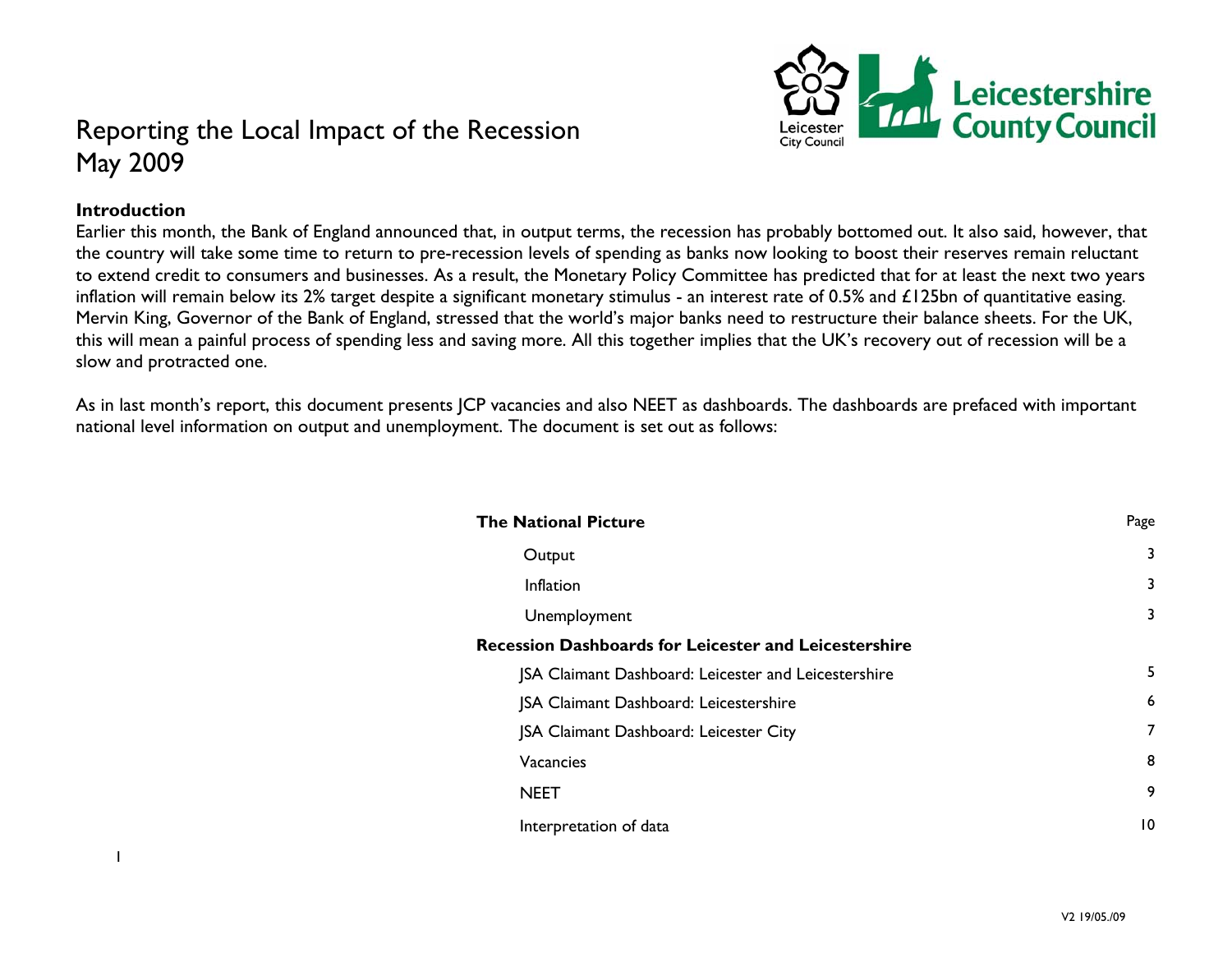# **Key Points**

- $\bullet$  UK output shrank by –1.9% between Q4 2008 and Q1 2009, which represents a -4.1% drop on a year (on Q1 2008). All key sectors, except government related services, saw negative growth on last year.
- $\bullet$  Using the ILO definition, unemployment in the East Midlands, which now stands at 6.4%, increased by 0.9% points between January-March 2008 and January-March 2009. This compares to a national increase of 1.3% points and the East Midlands is amongst London and the South East in experiencing below national average increases.
- $\bullet$ There were 24,094 people claiming JSA benefits in the sub-region in April 2009; this is 11,978 more than in April 2008.
- $\bullet$  The JSA claimant rate in April 2009 was 3.0% in the County and 6.3% in the City. This is an increase of 0.1% points on March 2009 in the County and 0.3% points in the City on March's rate. In Blaby district, however, claimants decreased slightly between March and April 2009.
- $\bullet$  North West Leicestershire saw the highest % point rate increase in JSA rates - of 2.3% points- over that last year. Coalville Ward reflects a particularly large increase; in April 2008 just 1.8% of its working age population claimed JSA whilst by April 2009 this swelled to 5.2%.
- $\bullet$  Due to the normally low numbers of JSA in Leicestershire, the County has seen a significant real increase in claimants on a year and there seems to be a distinct gendering to these increases. In Leicester City between April 2008 and 2009, the number of female claimants increased by 1,176 (a percentage increase of 36%) and the number of male claimants grew by 3,425 (a percentage increase of 39%). In Leicestershire County, however, the number of female claimants grew by 1,859 (or 57%) and the males by 5,518 (or 159%).
- $\bullet$  For the Leicester and Leicestershire sub-region as a whole, there were 2,037 unfilled live vacancies in April 2009. The largest number of unfilled vacancies were in elementary occupation (378 in total).
- $\bullet$ In April this year there were 11.82 JSA claimants for each unfilled job vacancy through JCP in Leicester and Leicestershire. This compares to 2.07 claimants per unfilled vacancy in April 2008.
- $\bullet$  NEET rates in the County for April 2009 match those of April last year, at 5.2% of 16-18 year olds. In the City, NEET is 0.1% points lower than the same period last year and currently stands at 9.3%. Charnwood district has seen the biggest increase in NEET over the past few months, growing from 4.7% in January to 6.4% in April.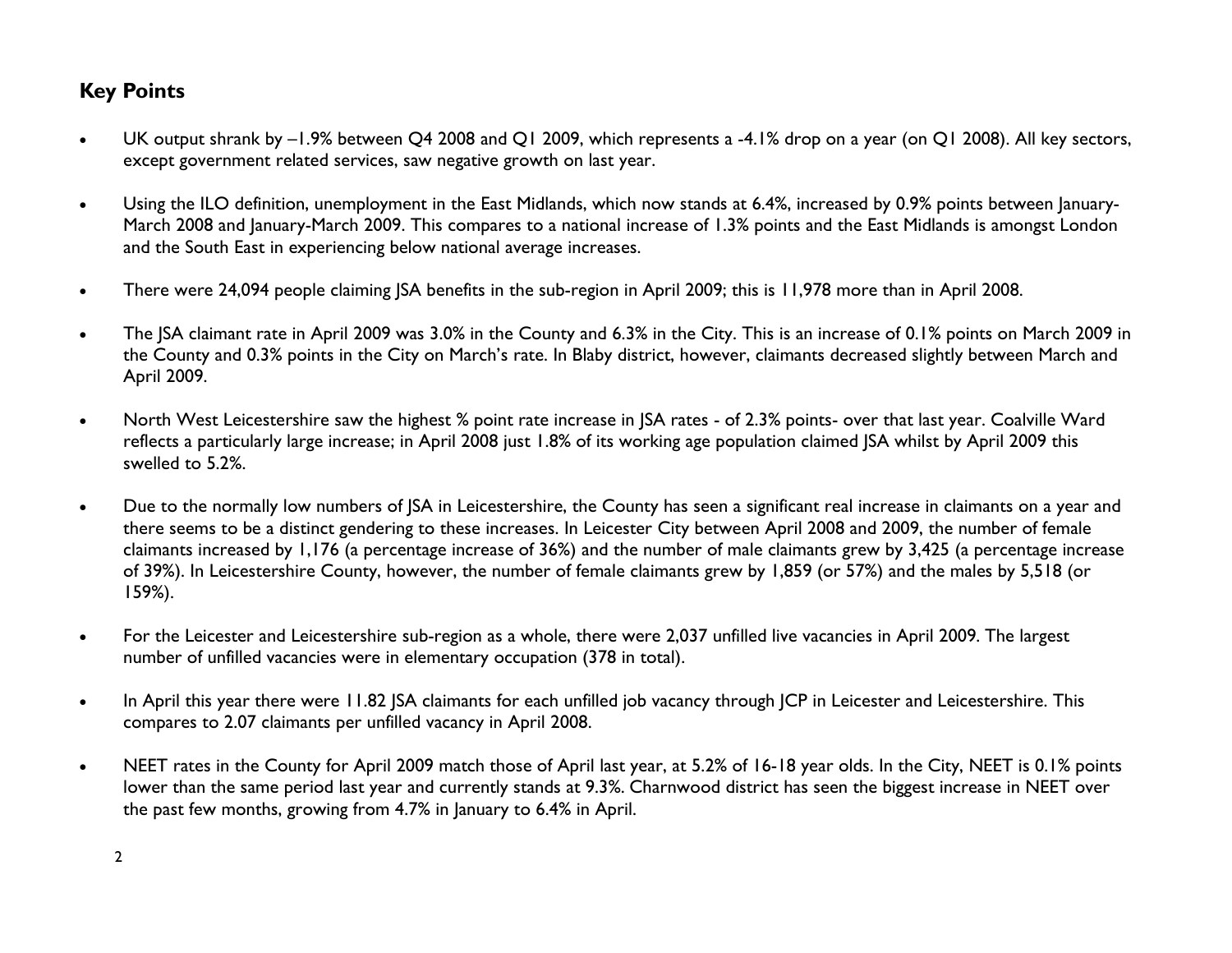#### **Figure 1: UK GDP Growth over the last 10 years**

## **National Picture**

### **Output**

The most recent estimate of GDP growth shows that between Q4 2008 and Q1 2009 tUK GDP contracted again ; this time by -1.9%. After decreasing by –1.6% between Q3 and Q4 of 2008, this is a greater contraction than expected. The GDP growth rate for each quarter on previous years shows that for Q1 2009, there was a significant reduction - of –4.1% - on January-March 2008.

The increased rate of decline in output was as a result of poor performance across all sectors (Figure 2). Manufacturing saw the biggest contraction in output on a year, but the construction sector also saw a very significant decline on 2008 growth rates.

### **Inflation**

April's inflations estimates are yet to be published. CPI annual inflation – the Government's target measure – was 2.9% in March, down from 3.2% in February. The largest downward pressure on the CPI annual rate came from housing and household services. This was mainly due to gas bills and heating oil; both of which fell on a year. Other downward pressure came from food and non-alcoholic drinks, transport costs (though the price of petrol rose). The largest upward pressure on CPI was from recreation and culture. This was particularly the case amongst import-oriented goods and services such as toys, computer games, PCs and data processing equipment and perhaps reflects the diminished purchasing power of sterling.

RPI inflation, which includes house prices and mortgage interest repayments, slowed to -0.4% in March. That is a fall of 0.4% on the year (on March 2008), compared with 0% in February. The downward pressure here came from weak housing market performance and low interest repayments. Otherwise, the main factors affecting the CPI also affected the RPI.

### **ILO Unemployment**

The most recent International Labour Organisation measure of unemployment is available for January-March 2009. Overall, the unemployment rate for England increased by 1.3% points between January-March 2008 and January-March 2009. The national rate currently stands at 6.6%. Between these two years unemployment rates increased the most, and are at their highest, in the North East; a point increase of 2.6% and unemployment rate of 8.6%. The unemployment rate in the East Midlands increased by 0.9% points and is just behind London and the South East in experiencing the lowest point increases in the County.



#### **Figure 2: GVA growth by sector**

|                               | OI 2009      | OI 2008         |
|-------------------------------|--------------|-----------------|
| Manufacturing                 | $-13.7$      | 0.8             |
| Construction                  | $-8.6$       | 3.6             |
| Retail and distribution       | $-5.7$       | 2.5             |
| Transport and communications  | $-3.2$       | $\mathsf{I}$ .4 |
| Business services and finance | $-2.3$       | 4.6             |
| Government and other services | $\mathbf{0}$ | $\mathsf{I}$ .4 |

#### **Figure 3: CPI down to 2.9%; RPI down to -0.4%**





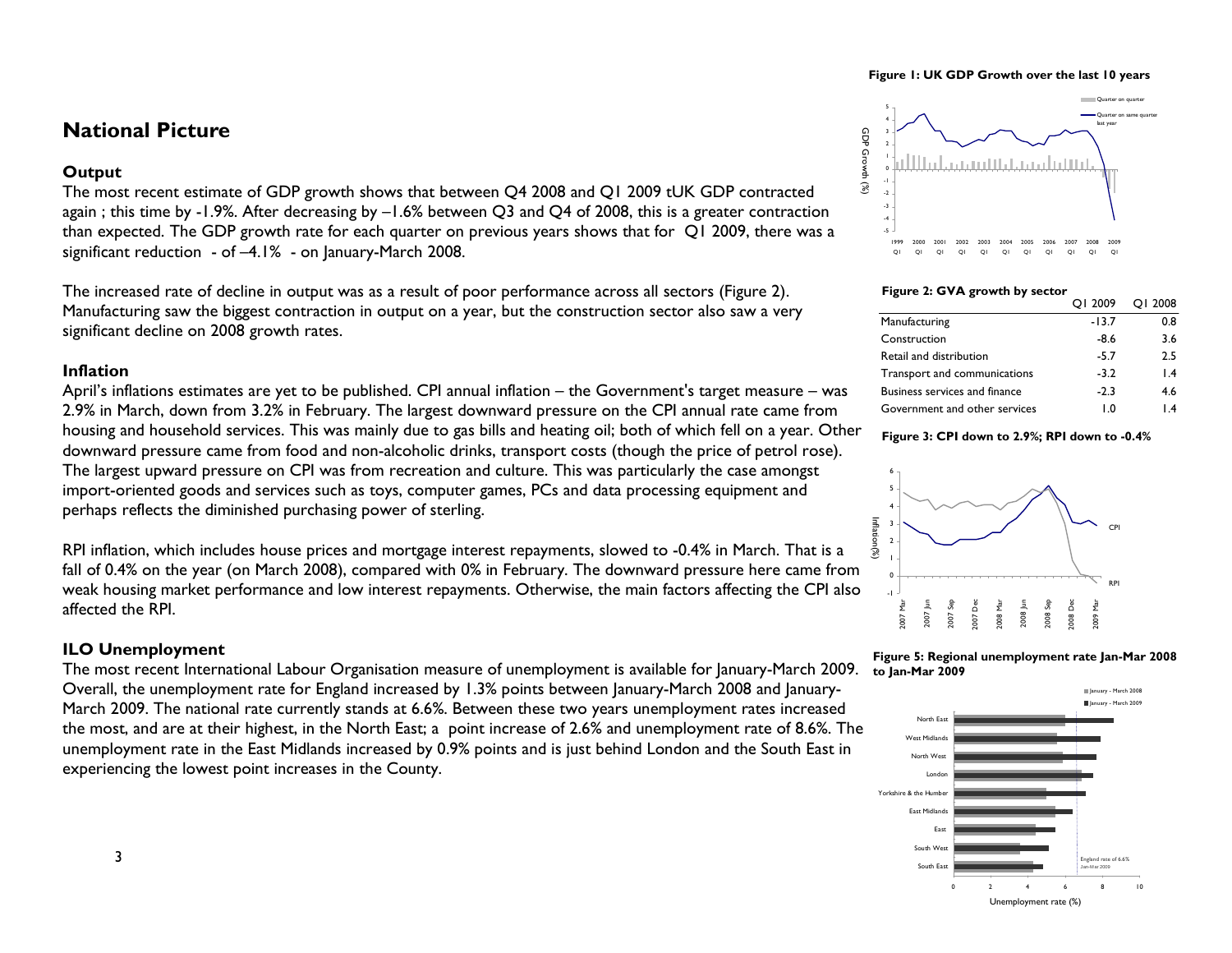# **The local Picture: Leicester and Leicestershire**

### **Claimants**

The total number of JSA claimants in England has risen from 1,272,858 (4.0% of working age population) in March 2009 to 1,304,456 (4.1%) in April 2009. Leicester City has seen a rise in claimants from 11,513 in March 2009 to 12,086 in April 2009, while County claimants have increased this month from 11,583 in March 2009 to 12,008 in April 2009. The total number of people claiming JSA in Leicester and Leicestershire was 24,094 in April 2009, compared to 12,116 in April 2008. April has seen claimant rates increase by 0.3% points on the previous month in Leicester City. However, rates in the County, East Midlands and England increased only by 0.1% points, similar to rate increases last month.

While numbers of claimants have doubled in the sub-region since April 2008, new notified job vacancies reported to Job Centre Plus have more than halved. The number of notified vacancies was 2,790 in April 2009, compared to 3,257 in March 2009 and 5,685 in April 2008.



### **Dashboards**

A dashboard is a visual display of key information which is used to achieve specific objectives. Crucially, in a dashboard information is arranged so that its contents can be monitored at a glance. The dashboards presented in this report were designed with Microcharts for Excel and use features such as sparklines, bullet charts and icons which are unique to the package. Each bullet chart shows the current JSA rate (or number of vacancies and NEET rate) against last month and last year's figures. Red icons identify where there has been an increase of above 50% or 75% on last year's JSA rate or, for the vacancies data, a decrease of 50% or 75% on last year's vacancies. The image below shows more clearly how bullets, icons and sparklines are used in the report:



4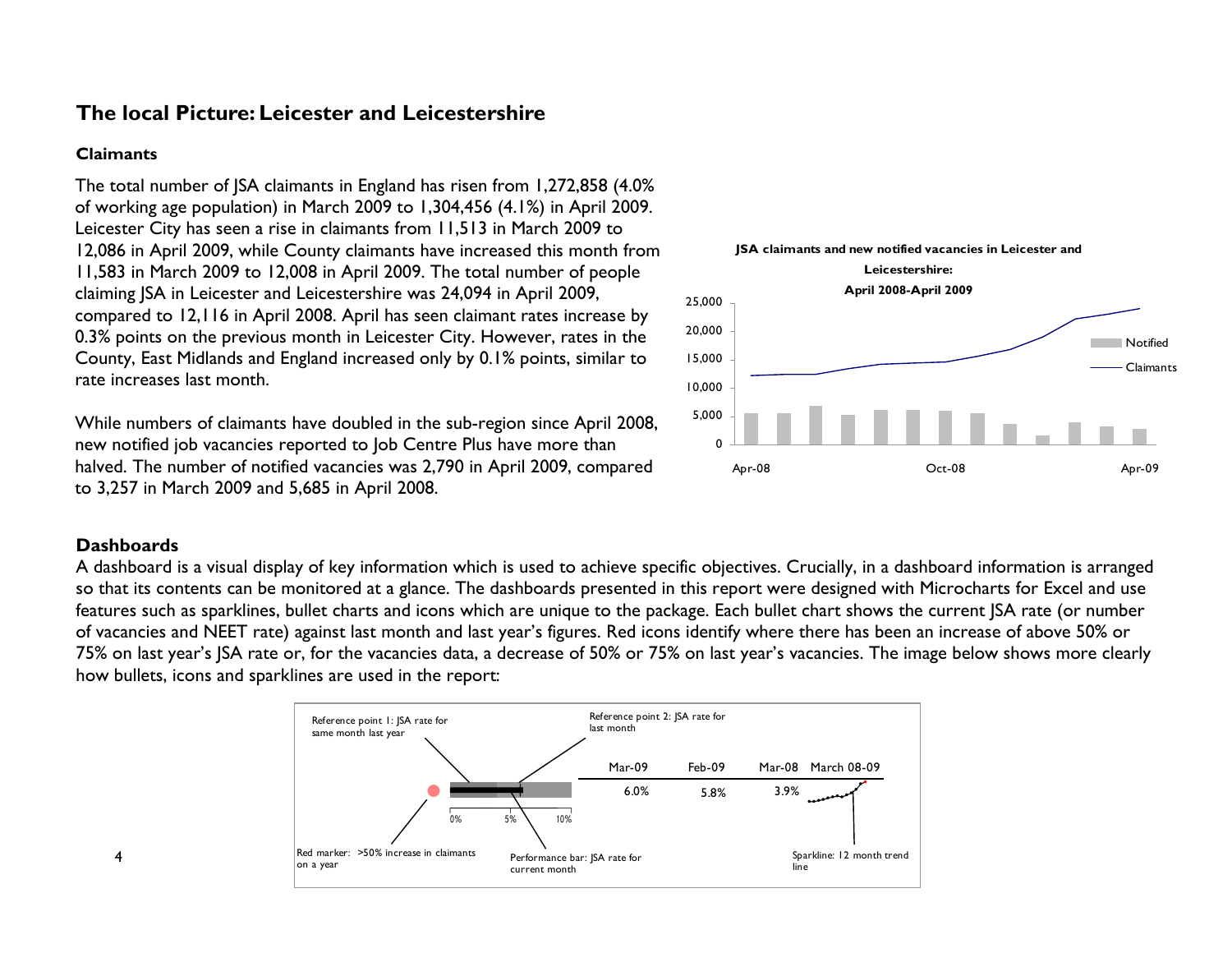

Source: Nomis, 2009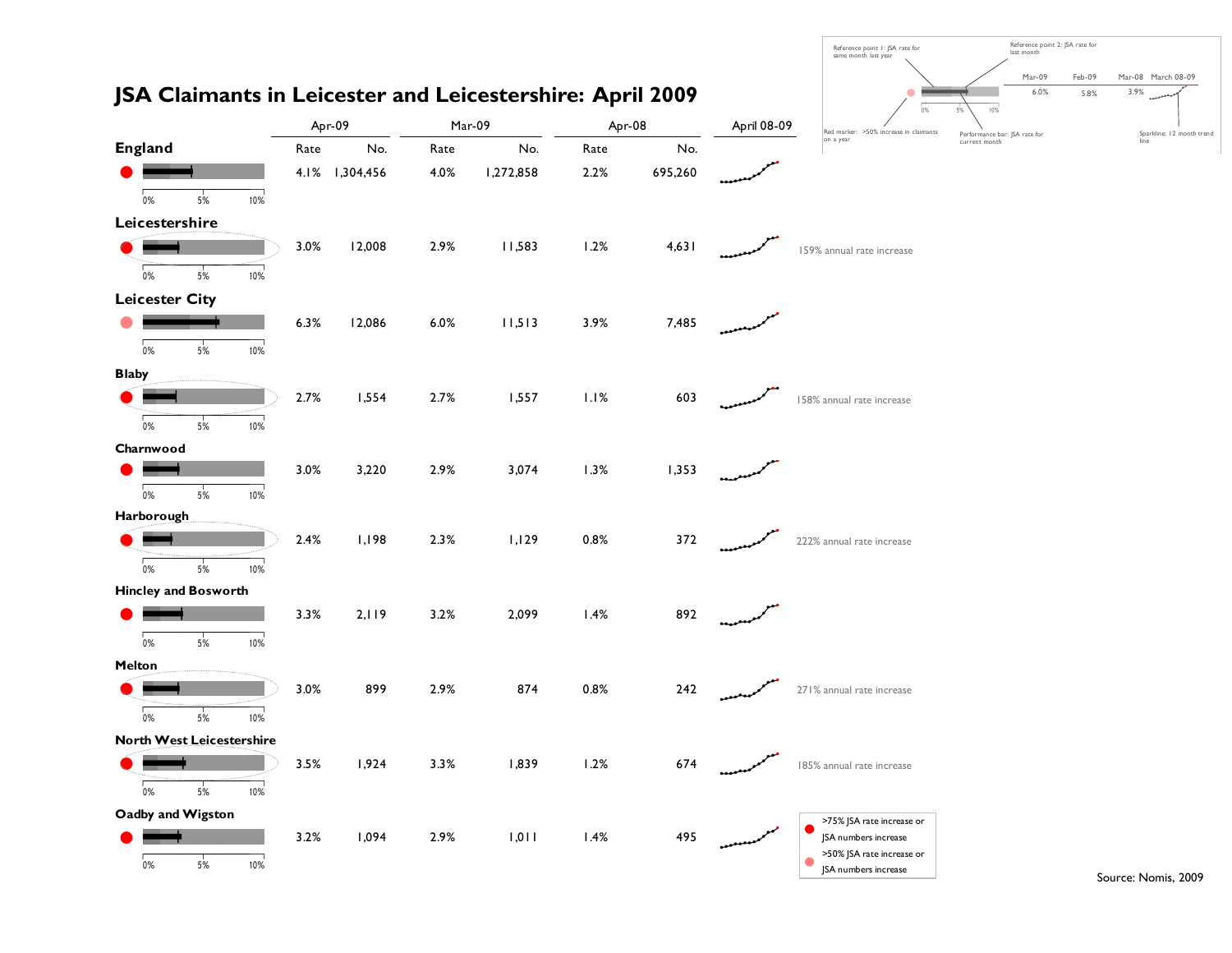

## **JSA Claimants in Leicestershire: April 2009**

#### **Top 10 wards: JSA Rate April 2009**

| Ward Name                  | <b>District</b>             | <b>ISA</b> rate |
|----------------------------|-----------------------------|-----------------|
| I Loughborough Hastings    | Charnwood                   | 5.8             |
| 2 Loughborough Lemyngton   | Charnwood                   | 5.6             |
| 3 South Wigston            | Oadby and Wigton            | 5.5             |
| 4 Greenhill                | <b>NW Leicestershire</b>    | 5.3             |
| 5 Coalville                | <b>NW Leicestershire</b>    | 5.2             |
| 6 Earl Shilton             | Hinckley and Boswrth        | 5.0             |
| 7 Hinckley Trinity         | <b>Hinckley and Boswrth</b> | 4.9             |
| 8 Melton Egerton           | Melton                      | 4.8             |
| 9 Millfield                | Blaby                       | 4.7             |
| 10 Loughborough Shelthorpe | Charnwood                   | 4.5             |

#### **Top 10 wards: JSA % point increase (April 08-09)**  Annual % point

| Ward Name          | <b>District</b>             | increase | <b>ISA</b> rate |
|--------------------|-----------------------------|----------|-----------------|
| I Coalville        | <b>NW Leicestershire</b>    | 3.4      | 5.2             |
| 2 Melton Egerton   | Melton                      | 3.4      | 4.8             |
| 3 South Wigston    | Oadby and Wigton            | 3.0      | 5.5             |
| 4 Earl Shilton     | <b>Hinckley and Boswrth</b> | 3.0      | 5.0             |
| 5 Millfield        | Blaby                       | 2.9      | 4.7             |
| 6 Hinckley Trinity | <b>Hinckley and Boswrth</b> | 2.8      | 4.9             |
| 7 Greenhill        | <b>NW Leicestershire</b>    | 2.8      | 5.3             |
| 8 Ashby Holywell   | <b>NW Leicestershire</b>    | 2.8      | 4.0             |
| 9 Thurmaston       | Charnwood                   | 2.7      | 4.4             |
| 10 Melton Warwick  | Melton                      | 27       | 3.6             |
|                    |                             |          |                 |

 $\bullet$ 

 $\bullet$ 



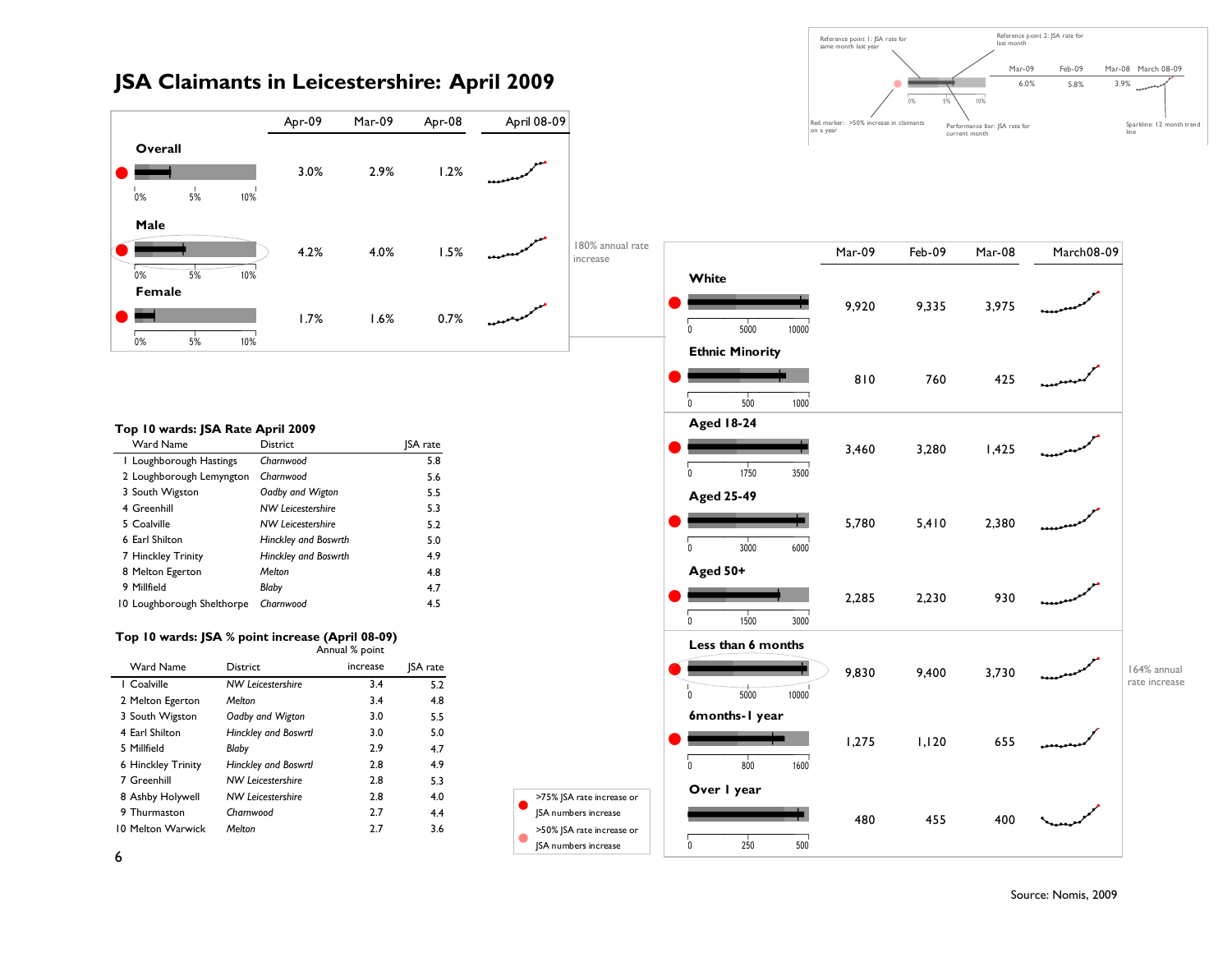# **JSA Claimants in Leicester City: April 2009**



#### **Top 10 wards: JSA Rate April 2009**

| Ward Name                           | <b>ISA</b> rate |
|-------------------------------------|-----------------|
| I Abbey                             | 8.7             |
| 2 Charnwood                         | 8.2             |
| 3 Freemen                           | 8.1             |
| 4 Spinney Hills                     | 8.1             |
| 5 Braunstone Park and Rowley Fields | 8.0             |
| 6 New Parks                         | 7.9             |
| 7 Eyres Monsell                     | 7.6             |
| 8 Beaumont Leys                     | 7.5             |
| 9 Coleman                           | 6.8             |
| 10 Stoneygate                       | 6.4             |

## **Top 10 wards: JSA % point increase (April 08-09)**  Annual % point

| Ward Name                           | increase | <b>SA</b> rate |
|-------------------------------------|----------|----------------|
| I Braunstone Park and Rowley Fields | 3.8      | 8.0            |
| 2 Eyres Monsell                     | 3.8      | 7.6            |
| 3 Freemen                           | 3.2      | 8.1            |
| 4 Westcotes                         | 3.0      | 6.2            |
| 5 Thurncourt                        | 3.0      | 6.1            |
| 6 Humberstone and Hamilton          | 2.9      | 5.4            |
| 7 Abbey                             | 2.9      | 8.7            |
| 8 Aylestone                         | 2.8      | 5.8            |
| 9 Fosse                             | 2.8      | 5.3            |
| 10 Western Park                     | 2.5      | 4.9            |
|                                     |          |                |

 $\bullet$ 

 $\bullet$ 

Performance bar: JSA rate for current month Reference point 2: JSA rate for last monthSparkline: 12 month trend line Reference point 1: JSA rate for same month last year Red marker: >50% increase in claimants on a year Mar-09 Feb-09 Mar-08 March 08-09**6.0%** 5.8% 3.9% n<br>Nannannn 0% 5%  $-5\%$  10%



7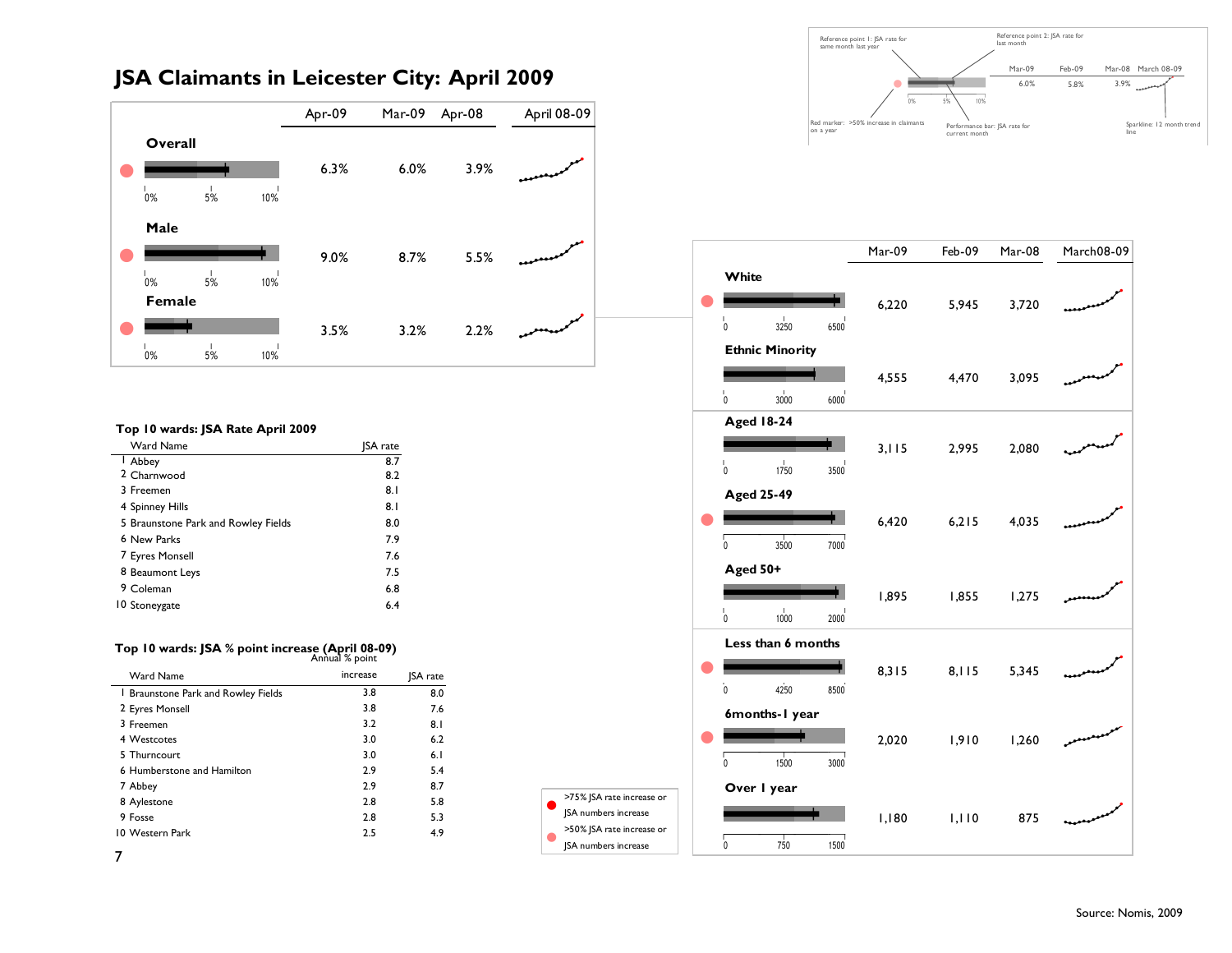

# **Vacancies in Leicester and Leicestershire**



Source: Nomis, 2009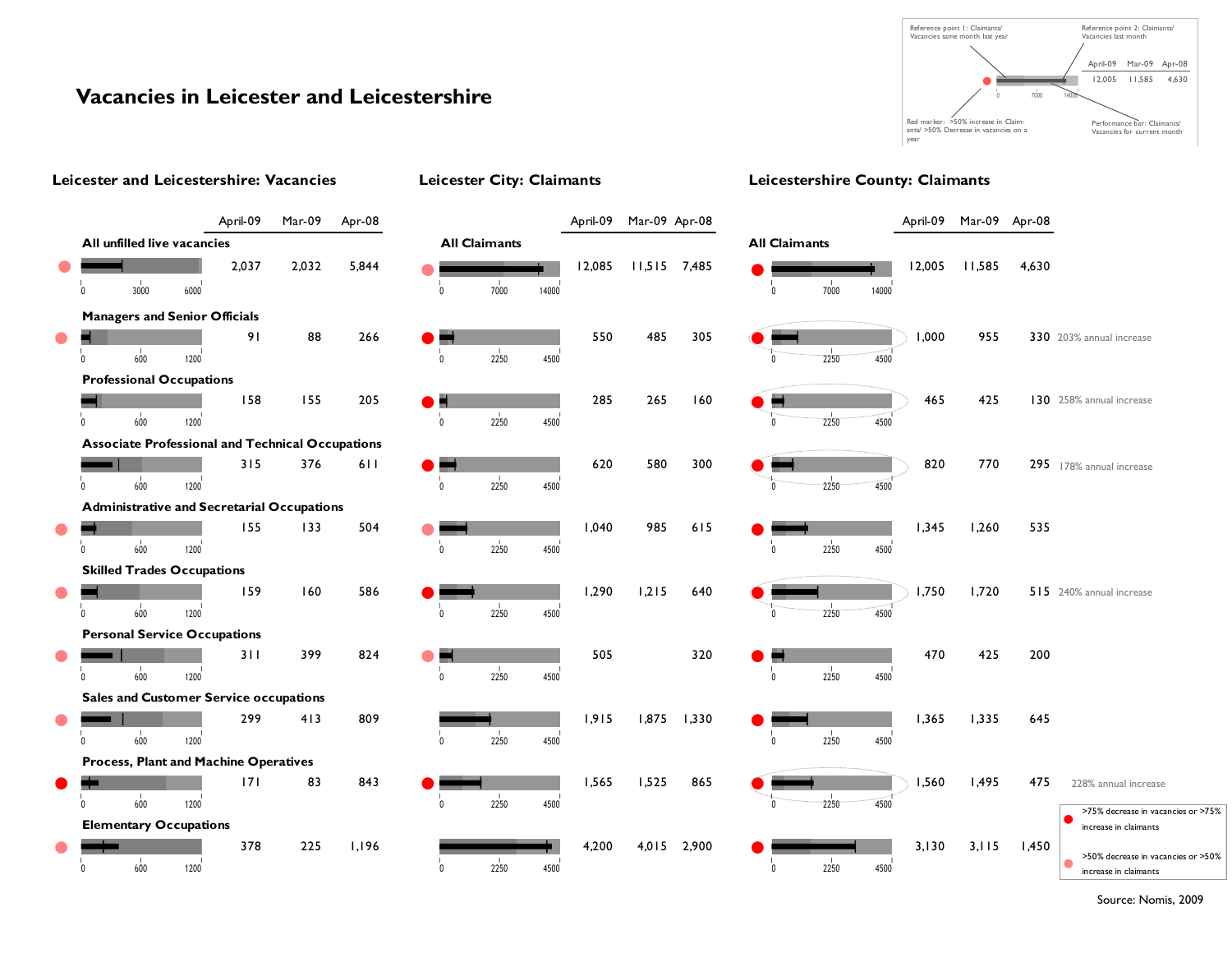# **NEET (16-18 year olds) in Leicester and Leicestershire**

#### **Leicester City: Top 10 Wards Leicestershire: Top 10 Wards** Apr-09 Apr-08 Mar-09 NEETs (Apr) Apr-09 Apr-08 Mar-09 NEETs (Apr) <sup>1</sup> Eyres Monsell 19.9% 17.5% 20.7% <sup>79</sup> <sup>1</sup> Loughborough Ashby 17.1% 14.2% 16.6% <sup>19</sup> 2 New parks 18.6% 17.6% 17.9% 115 <sup>2</sup> Loughborough Lemyngton 15.2% 9.6% 14.3% <sup>25</sup> 3 Freemen 16.3% 16.5% 18.5% 56 $\sim$   $\sim$   $\sim$   $\sim$   $\sim$   $\sim$   $\sim$ <sup>3</sup> Loughborough Hastings 14.4% 17.8% 14.0% <sup>21</sup> 4 Westcotes 16.2% 17.2% 16.3% 22<sup>4</sup> South Wigston 13.1% 9.2% 11.4% <sup>29</sup> <sup>5</sup> Loughborough Shelthorpe 11.9% 10.6% 13.6% <sup>29</sup> <sup>5</sup> Braunstone Park and Rowley Fields 14.9% 15.8% 15.2% <sup>102</sup> <sup>6</sup> Beaumont Leys 14.2% 15.3% 13.9% <sup>73</sup> <sup>6</sup> Market Harborough-Welland 11.9% 1.2% 11.9% <sup>20</sup> <sup>7</sup> Sileby 11.1% 6.7% 8.5% <sup>27</sup> 7 Aylestone 13.0% 12.2% 12.6% 42 <sup>8</sup> Asfordby 10.3% 7.9% 8.5% <sup>8</sup> 8 Abbey 12.5% 17.0% 12.1% 58 9 Coalville 10.2% 4.9% 10.1% 18 $\overline{\phantom{a}}$  , and the set of  $\overline{\phantom{a}}$  $\overline{\phantom{a}}$   $\overline{\phantom{a}}$   $\overline{\phantom{a}}$   $\overline{\phantom{a}}$   $\overline{\phantom{a}}$   $\overline{\phantom{a}}$   $\overline{\phantom{a}}$   $\overline{\phantom{a}}$   $\overline{\phantom{a}}$   $\overline{\phantom{a}}$   $\overline{\phantom{a}}$   $\overline{\phantom{a}}$   $\overline{\phantom{a}}$   $\overline{\phantom{a}}$   $\overline{\phantom{a}}$   $\overline{\phantom{a}}$   $\overline{\phantom{a}}$   $\overline{\phantom{a}}$   $\overline{\$ 9 Castle 10.5% 9.7% 9.3% 22<sup>10</sup> Loughborough Storer 9.8% 5.7% 9.5% <sup>10</sup> 10 Charnwood 10.4% 8.3% 9.6% 44 $\overline{a}$  and  $\overline{a}$  and  $\overline{a}$  and  $\overline{a}$  and  $\overline{a}$  and  $\overline{a}$  and  $\overline{a}$  and  $\overline{a}$  and  $\overline{a}$  and  $\overline{a}$  and  $\overline{a}$  and  $\overline{a}$  and  $\overline{a}$  and  $\overline{a}$  and  $\overline{a}$  and  $\overline{a}$  and  $\overline{a}$  and  $\frac{1}{15}$  $15\%$  30%  $15%$  $\frac{1}{15}$  $15\%$  30% **NEET in Leicester and Leicestershire: May 2005-April 2009** 16 14Apr-06, 11.3 Apr-07, 10.4 % NEET adjusted % NEET adjusted 12 Apr-08, 9.4 Apr-09, 9.3 10 City 8Apr-06, 6.8 Apr-07, 6.1 Apr-08, 5.2 **Apr-09, 5.2** 6County 420Apr-08 Oct March Apr-06 Oct Sept Oct March Sept Oct March Apr-09  $\overline{a}$ Feb May<br>그 그 국<br>Sept d<br>December<br>2015<br>Person May<br>그 그 부명<br>Sept Nov Dec Jan Feb March Apr-07 May<br>그리스<br>Aug Nov Dec Jan Feb May June July Aug Nov Dec 2005/20062006/20072007/2008 2008/2009

#### Source: Connexions Leicester Shire, 2009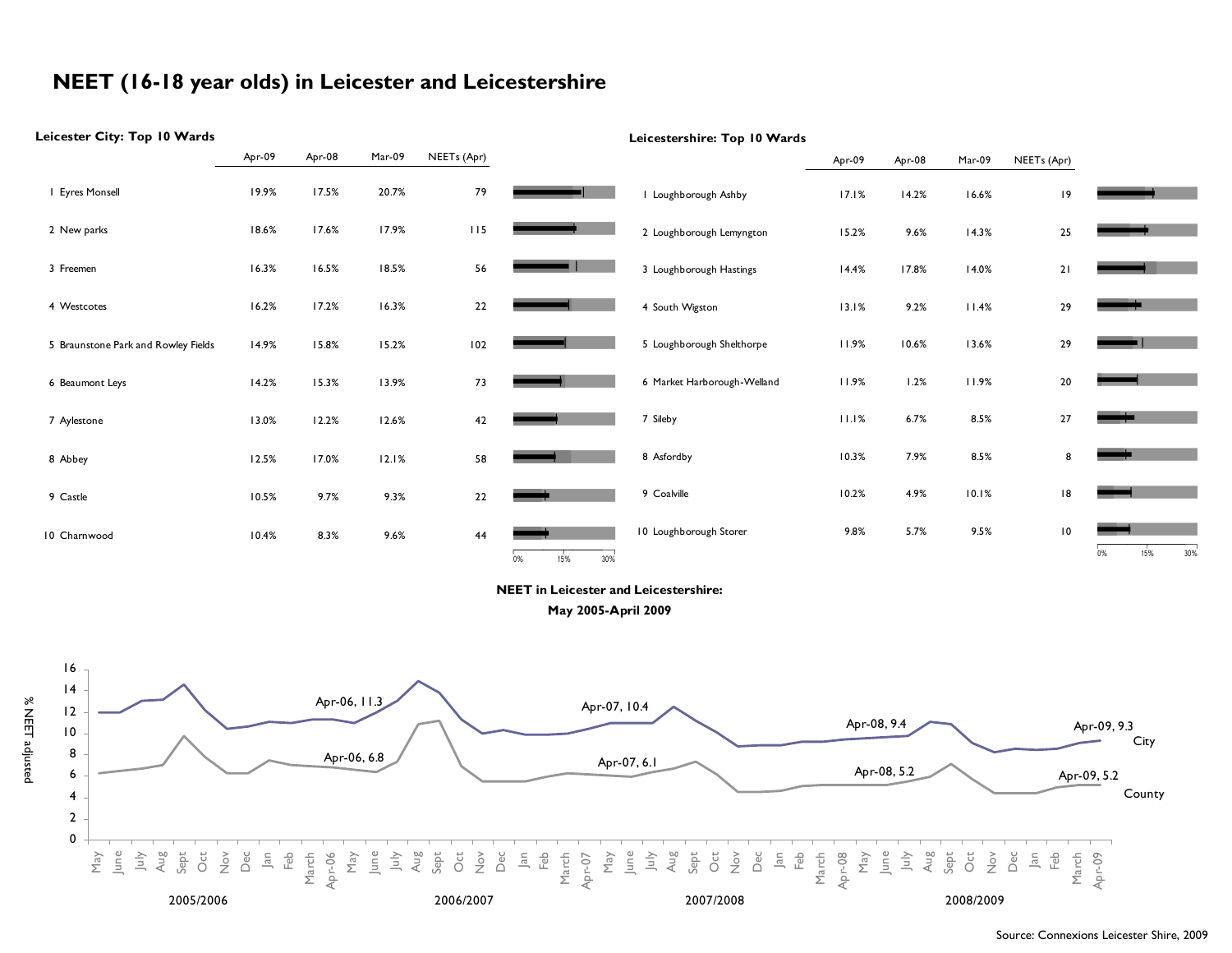# **Interpretation of data**

### **Geography of new claimants Leicester City**

Abbey ward now has the highest claimant rate in the City at 8.7%. It is followed by Charnwood ward with a rate of 8.2%. The highest monthly increases in claimant *rates* between March and April this year were in Fosse and Freeman wards, both increasing by 0.5% points. This represents a monthly increase of 40 and 34 claimants respectively. Castle ward had the highest *numbers* increase in claimants this month (57). Braunstone Park and Eyres Monsell wards had the highest *annual* increase in claimant rates with Braunstone increasing in rates from 4.2% to 8.0% and Eyres Monsell increasing from 3.8% to 7.6% since April 2008. This is equivalent to a change from 431 to 812 claimants in Braunstone and 248 to 491 in Eyres Monsell. Claimant rates did not decrease in any wards in the City this month although rates remained constant in Western Park ward, at 4.9%.

## **Leicester County**

In the County, April 2009 figures show that Oadby and Wigston district had the highest monthly rate increase of 0.3% points. The claimant rate for Blaby district did not increase this month, remaining at 2.7%**.** North West Leicestershire district continues to have the highest claimant rate in the County, now at 3.5%. Over the last 12 months North West Leicestershire has seen the highest percentage point increases, changing from 1.2% to 3.5%. This is equivalent to an increase from 674 to 1,924 claimants over 12 months.

Loughborough Hastings ward still has the highest JSA rate in the County, at 5.8% in April 2009. However, the rate has decreased by 0.2% points on last month. South Wigston ward had the highest monthly rate increase from 4.6% in March to 5.5%. In April This is equivalent to an increase of 43 claimants with the total number of claimants in that ward now standing at 255. Annually, Melton Egerton ward and Coalville ward had the highest increase in claimant rates, both increasing by 3.4% points. Earl Shilton and South Wigston have also increased by 3.0% points over the last 12 months. Claimant rates have decreased this month for 30 wards in the County. Breedon, Broughton Astley– Primethorpe, Melton Warwick and Old Dalby all decreased by 0.4% points. A further 6 wards decreased by 0.3% points. In Saxondale this represented a monthly decrease of 13 claimants, with total claimants reducing from 145 in March 2009 to 132 in April 2009.

## **Characteristics of new claimants**

In Leicester City between April 2008 and 2009, the number of female claimants increased by 1,176 and the number of male claimants grew by 3,425; for both groups this represents an increase in claimants of just over a third. In Leicestershire County, however, disparities emerged between the growth in new claimants with female claimants increasing by 1,859 (an increase 57% on a year) and males increasing by 5,518 (an increase of 157% on the same time last year).

Applying the 20 Output Area Classification (OAC) groups to neighbourhoods (LSOAs) it was found that in Leicester City a quarter of all neighbourhoods are described as Multicultural Suburbia, 12% as Affluent Urban Commuters and 10% as Multicultural Inner City. In the County 20% of neighbourhoods are labelled as Urban Commuters and 15% Mature Households.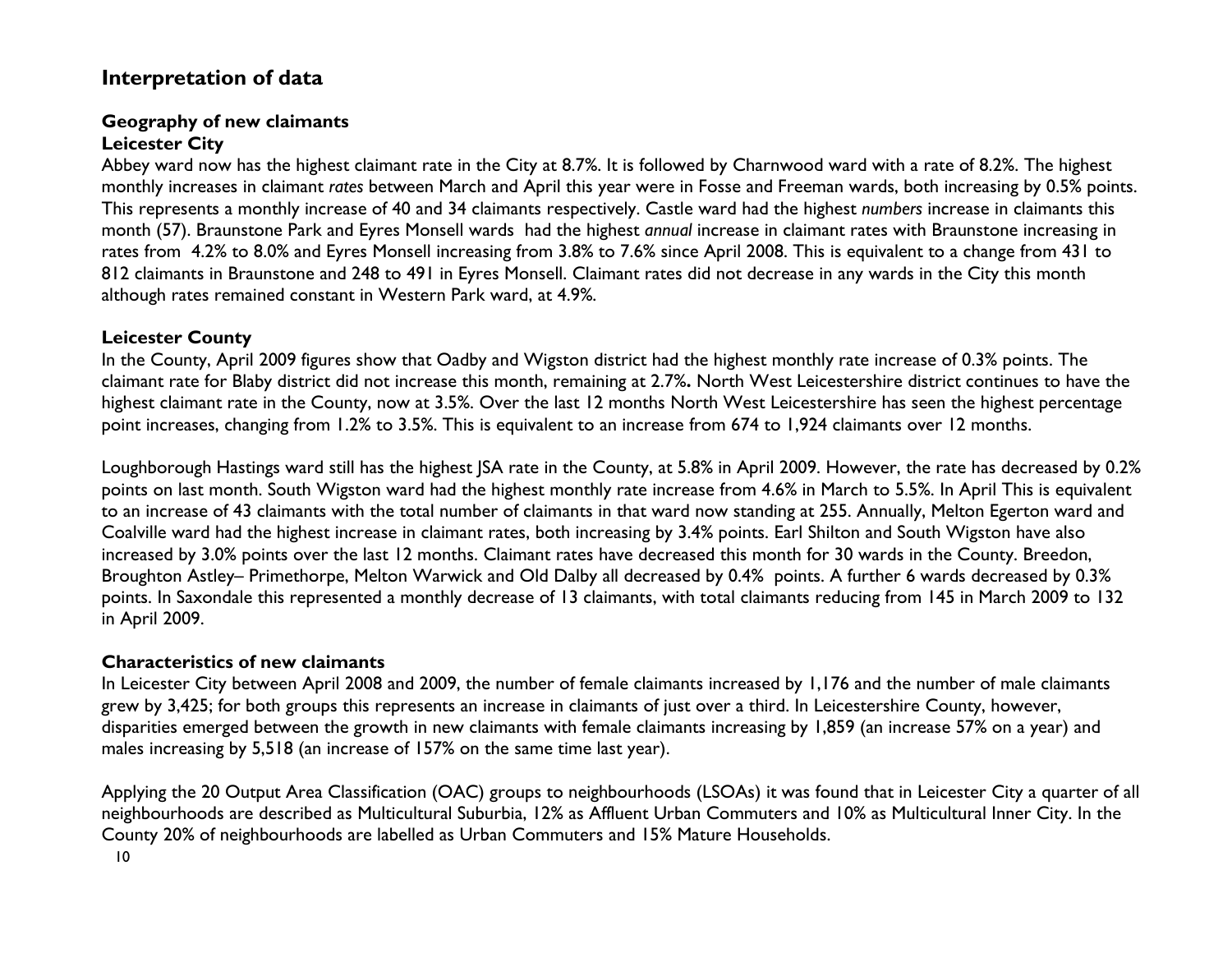In the City in April 2008, neighbourhoods classified as Multicultural Urban contained the highest average number of claimants followed by Young City Professionals and Multicultural Inner City . These remained the top 3 neighbourhoods in April 2009. The biggest average increases in actual numbers in the City were in Multicultural Urban areas from an average of 85 to 121 claimants per neighbourhoods, followed by Struggling Urban families (from 53 to 86). Neighbourhoods classified as Mature Urban Households only increased by on average 11 claimants over the year. Well Off Mature Household had the lowest average claimants last year but have increased by almost 200% (15 to 43). In contrast, Multicultural Suburbia have only increased by 44% (41 to 60) over 12 months. Multicultural Suburbia neighbourhoods represent a quarter of all neighbourhoods in the City

In the County, Multicultural Inner Cities neighbourhoods held the highest average number of claimants in April 2008, followed by City Professionals and Multicultural Suburbia neighbourhoods. These remained the top 3 neighbourhoods in April 2009. The largest increase in claimant numbers were in neighbourhoods labelled as Urban Terracing - from an average number of 23 to 55 claimants per neighbourhood. Neighbourhoods classified as Countryside also saw increases in the average number of claimants from 8 to 39. However, Countryside neighbourhoods represent a very small proportion of Leicestershire's total neighbourhoods.

### **Jobs to seekers**

In April 2009, there were 11.82 claimants per unfilled vacancy in the sub-region. This is a significant increase on the same month last year where there were 2.1 claimants to every vacancy. In terms of monthly change, there were 114 fewer unfilled vacancies in Sales and Customer Services jobs in April 2009 than in March 2009 and 88 fewer Personal Services jobs. The number of unfilled Process Plant jobs have increased by 88 and Elementary jobs by 153.

The numbers of unfilled Health Care Personal Service vacancies reduced this month (by 90 jobs) along with the number of Health Associate Professionals vacancies (a reduction of 60 jobs). These are occupations which typically remained relatively resilient in jobs terms to the economic downturn. This month 385 claimants were seeking Health Care Personal Services jobs, up from 265 in December 2008, and there were 299 unfilled vacancies, down from 407 in December 2008. However, this time last year there were 200 claimants to 688 jobs in this occupation.

11 In other sectors, unfilled vacancies in all Sales and Customer Services occupations decreased while claimants looking for Sales Assistant and Cashier jobs increased by 680 over the year. Claimants seeking Transport Driver and Operative jobs increased again this month although unfilled vacancies did also increase (from 43 to 99); there are now 13 claimants per Transport job compared to 29 per job last month. In April 2008 the number of Transport vacancies equalled that of claimants. This month saw the biggest increases in claimants searching for General Administration jobs; there are now 37 claimants per unfilled vacancy. The number of jobseekers to Elementary Process Plant jobs also increased to 46 claimants per job. Conversely, there was as a large increase in Elementary Construction unfilled vacancies this month which has impacted positively on ratios - from 165 claimants per vacancy in March to 25 per vacancy in April 2009.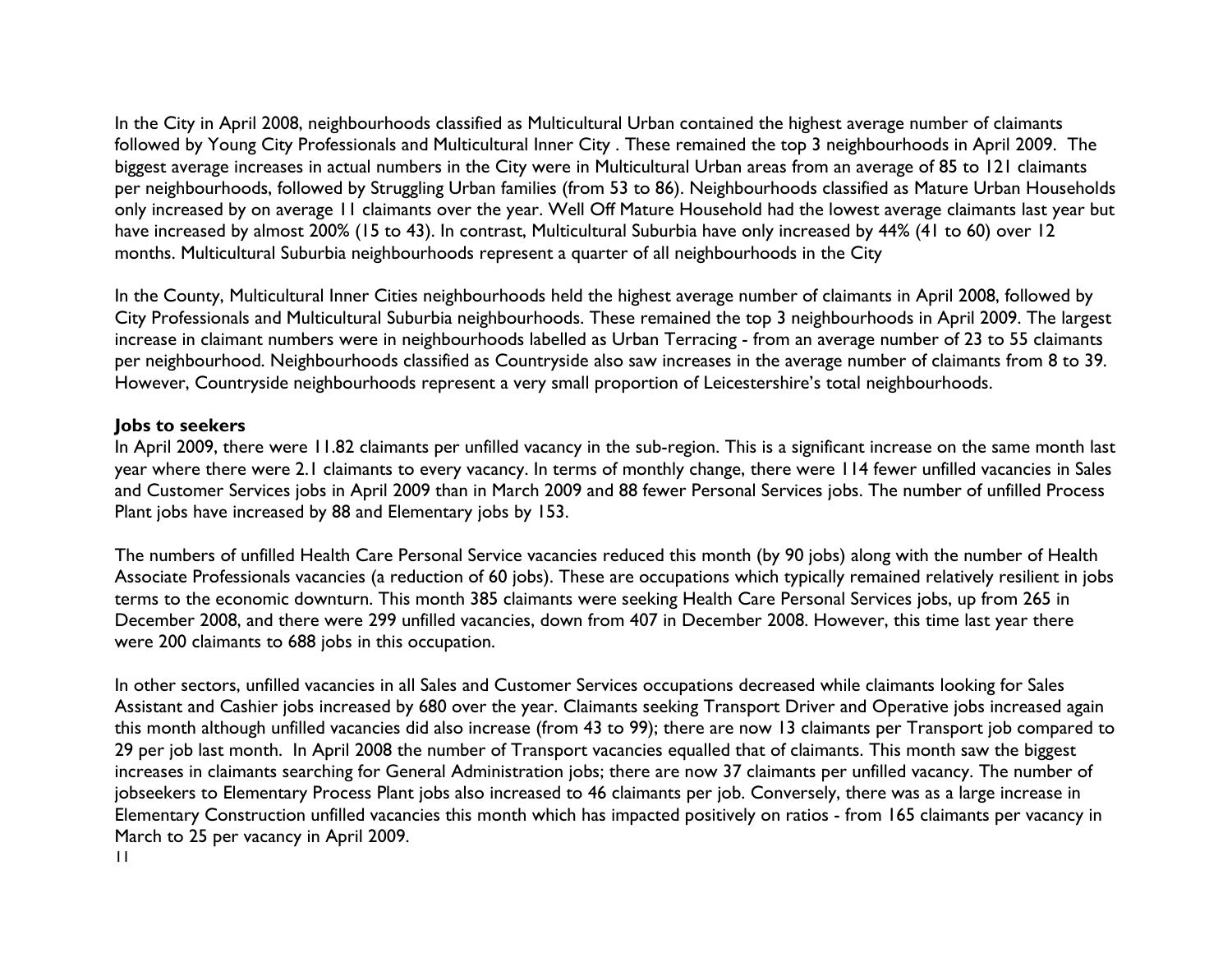### **Young People**

NEET 16-18 rates remained constant in the County at 5.2% and increased by 0.2% point in the City to 9.3% in April 2009. These are similar rates to April last year, although slightly lower in the City by 0.1%. Rates in Blaby, Melton, North West Leicestershire and Hinckley decreased between March and April 2009 with Blaby decreasing from 4.8% to 4.4%. Similar to this month's overall claimant figures, Oadby and Wigston NEET rate increased from 4% to 4.2%, although Charnwood district has seen the biggest increase over the past 4 months from 4.7% in January to 6.4% in April

Interestingly, there has been an increase in level 3 apprenticeships available for young people on last year. New vacancies were notified in Engineering, Motor vehicle and Business apprenticeship. The most popular job types desired by 16-18 year olds who are currently NEET in Leicester and Leicestershire are Retail, Construction and Motor Vehicle Trades. In the County, Admin/Clerical and Childcare occupations are particularly popular, whereas in the City Hairdressing jobs are within the most popular occupations.

### **Signs of Recovery?**

At the height of the Credit Crunch in Autumn 2008 Blaby was considered the most vulnerable district in the sub-region to job losses (according to the vulnerability Index-February Credit Crunch report). This was due to the district's employment structure and the relative size of a financial services sector there. However, Blaby is proving relatively resilient this month in jobs terms to the downturn, with a particular decrease in claimants looking for Construction or Goods Storage jobs.

In Charnwood district, Loughborough Hastings - the ward with highest rate of JSA in the County - also saw a decrease in claimants on March 2009 (11 fewer male claimants, although female claimants still increased). This suggests that in certain instances individuals (particularly males) are beginning to find new employment and this might *possibly* be due to a seasonal pick up in construction jobs. The City, however, does not seem to be showing any signs of improvement. No wards saw a rate decrease this month. In addition, Oadby and Wigston district, which has a similar employment structure to the City, had the highest monthly rate increase of all districts in the County. Although this district has been resilient to claimant increases over the past year compared to other County districts, the number of claimants seeking general administration jobs in Blaby increased by 23% between March and April 2009.

In Leicester City, average house prices increased by  $£1,757$  between February to March after falling by  $£21,000$  over the past 12 months. The largest monthly average price drop over the last 12 months was £4,560 which occurred between February 2009 and the preceding month. Current average house prices in Leicester City are at the same level as they were in June 2004. In the County, however, prices continue to fall with average house price decreasing between February to March by £2,680. The largest monthly average price drop over the last 12 months was £4,376 which occurred between September 2008 and the preceding month. Current average house prices in the County are at the same level as they were in May 2004. House price data and trends for Leicester and Leicestershire are now available in a monthly report on http:// www.lsr-online.org/reports/leicestershire\_and\_leicester\_cit\_y\_house\_price\_and\_sales\_volume